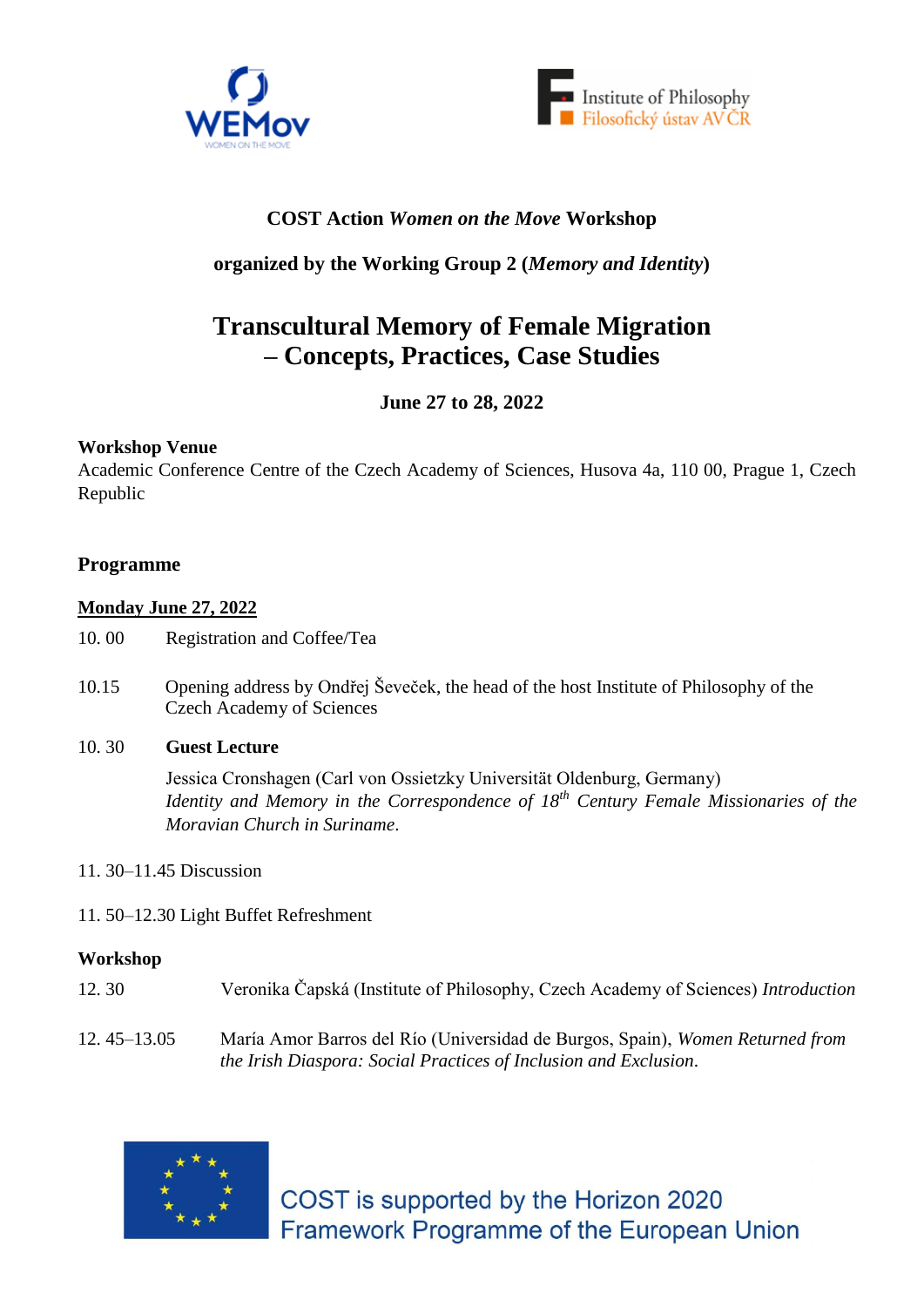



- 13.05–13. 15 Discussion
- 13. 15–13. 35 Igor Lyman Viktoria Konstantinova (Berdyansk State Pedagogical University), *Memory of Transcultural Communication of a Female Migrant from the Southern Ukraine to Bukovina*
- 13. 35–13. 45 Discussion
- 13. 45–14.05 Coffee break
- 14. 05–14.25 Fiona Eva Bakas (Lusófona University, Lisbon), *Diaspora Tourism and Memory-Making through Heritage*
- 14. 25–14. 35 Discussion
- 14. 35–15. 45 Pauliina Räsänen (University of Turku), *Female Magicians as Transcultural Actors: Sidonie Roman and Pauline Schmid on the Public Arena of Performance Stages*
- 15. 45–15. 55 Discussion
- 19. 00 Dinner with a Belarussian emigré scholar, Dr. Alena Marková.

## **Tuesday June 28, 2022**

- 10.00–11.00 Working group 2 meeting
- 11.00–11.30 Coffee break
- 11. 30 Walking tour project "Prague through the lens of migration history" (please, take a head cover and a sunscreen)

Optional afternoon programme: visit to the Museum Kampa (founded by the emigré art collector Meda Mládková)